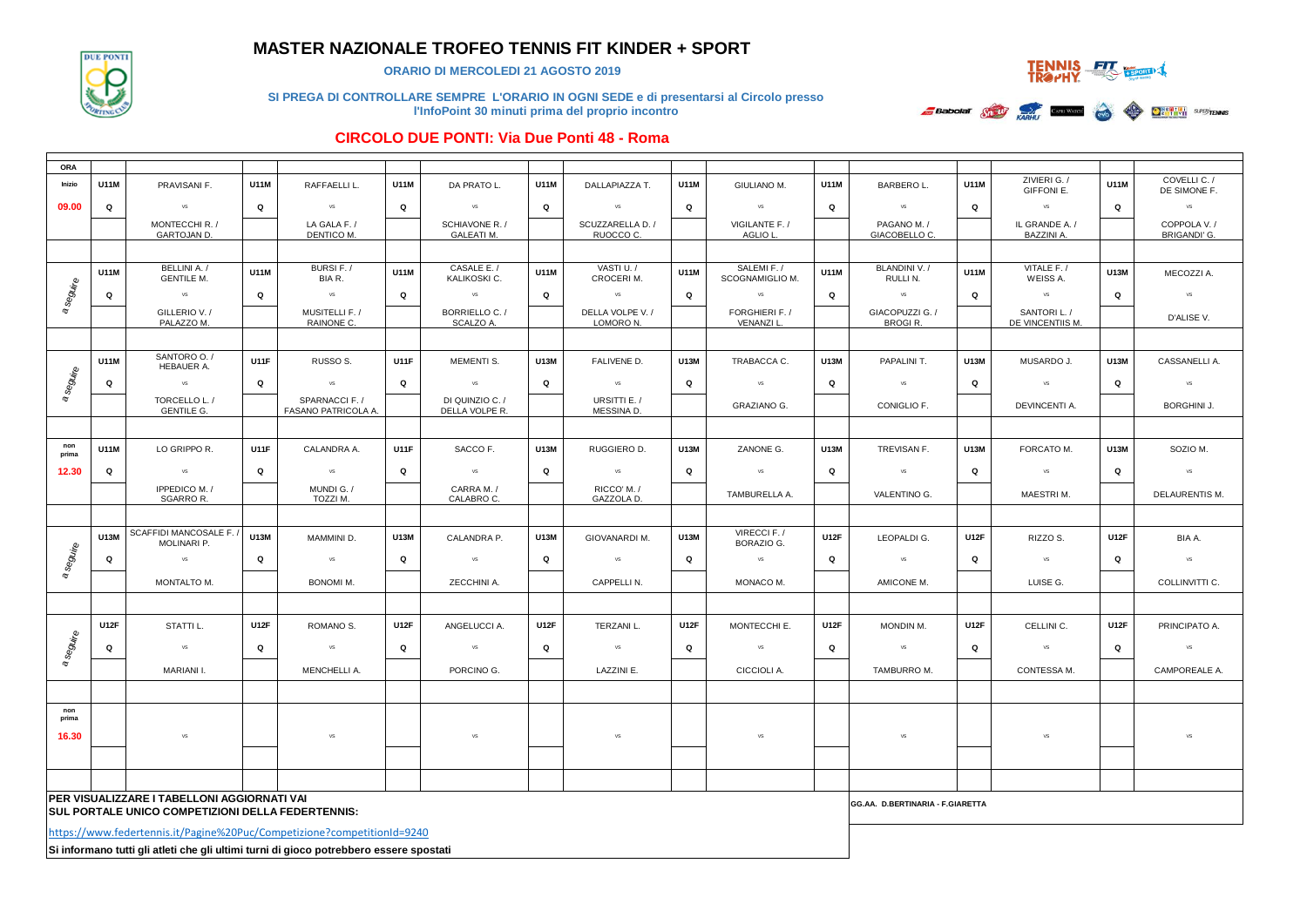## **MASTER NAZIONALE TROFEO TENNIS FIT KINDER + SPORT**



**ORARIO DI MERCOLEDI 21 AGOSTO 2019**



**SI PREGA DI CONTROLLARE SEMPRE L'ORARIO IN OGNI SEDE e di presentarsi al Circolo presso l'InfoPoint 30 minuti prima del proprio incontro** 



### **ACCADEMIA MAX GIUSTI PLAY PISANA: Via dei Matteini 35 - Roma**

| ORA          |                                                                                                         |                                                                         |             |                                 |             |                                     |             |                                            |             |                                         |             |                                  |             |                                     |             |                                       |  |
|--------------|---------------------------------------------------------------------------------------------------------|-------------------------------------------------------------------------|-------------|---------------------------------|-------------|-------------------------------------|-------------|--------------------------------------------|-------------|-----------------------------------------|-------------|----------------------------------|-------------|-------------------------------------|-------------|---------------------------------------|--|
| Inizio       | U16M                                                                                                    | CHIAPPA F.                                                              | <b>U16M</b> | D'EMILIO R.                     | U16M        | MATERA P.                           | U16M        | SARDELLA E.                                | <b>U16M</b> | PALOMBINI P.                            | U16M        | NOCERINO F.                      | U16M        | MASCILONGO E.                       | U16M        | ARGENZIANO L.                         |  |
| 09.00        | Q                                                                                                       | vs                                                                      | Q           | VS                              | Q           | vs                                  | Q           | <b>VS</b>                                  | Q           | vs                                      | Q           | vs                               | Q           | vs                                  | Q           | vs                                    |  |
|              |                                                                                                         | COZZOLINO A. /<br><b>FIORILLI F.</b>                                    |             | DALLA PIAZZA S./<br>RUGGIERO E. |             | REBOLINI B. /<br>RIVANO F.          |             | SANTANGELO A. /<br>SOZIO M.                |             | LUTI M. /<br>PALMIRANI D.               |             | FAROVINI T. /<br>FALCONE P.      |             | PIZZOCRI A. /<br>COSSUM.            |             | LORENZINI A. /<br>RUOCCO M.           |  |
|              |                                                                                                         |                                                                         |             |                                 |             |                                     |             |                                            |             |                                         |             |                                  |             |                                     |             |                                       |  |
|              | U16M                                                                                                    | LAVAZZA M.                                                              | <b>U16M</b> | SUMMA N.                        | U16M        | ALLEGREZZA R.                       | U16M        | MAGLIULO R.                                | U16M        | D'UFFIZI L./                            | U16M        | LOCATELLI L. /                   | <b>U16M</b> | PICCOLO A. /                        | U12M        | TROSO F.                              |  |
| a seguire    | Q                                                                                                       | vs                                                                      | Q           | VS                              | Q           | VS                                  | Q           | <b>VS</b>                                  | Q           | DI MARCO S.<br><b>VS</b>                | Q           | ORLANDI E.<br><b>VS</b>          | Q           | PAONE M.<br>vs                      | Q           | vs                                    |  |
|              |                                                                                                         | BRAVI G. /<br><b>RENDACE F.</b>                                         |             | PERAZZA D. /<br>BOZZI G.        |             | NARDI F. /<br>MARTINANGELI S.       |             | COLLIA G. /<br>PROVARONI N.                |             | LO PREJATO C./<br>OZENDA A              |             | ZOLO E. $/$<br>FERRI S.          |             | CUTRO'S./<br>SANNA M.               |             | MANCA L./<br>RUGGIERO P.              |  |
|              |                                                                                                         |                                                                         |             |                                 |             |                                     |             |                                            |             |                                         |             |                                  |             |                                     |             |                                       |  |
|              | U12M                                                                                                    | TROIANO G.                                                              | U12M        | STAIANO A.                      | U12M        | GAUDENZI F.                         | U12M        | <b>GUARINO V.</b>                          | U12M        | DI NAPOLI G.                            | U12M        | <b>BIANCHI D.</b>                | U12M        | BEGHI L.                            | <b>U12M</b> | GOLISCIANO D.                         |  |
| a seguire    | Q                                                                                                       | VS                                                                      | Q           | VS                              | Q           | VS                                  | Q           | <b>VS</b>                                  | Q           | <b>VS</b>                               | Q           | <b>VS</b>                        | Q           | vs                                  | Q           | vs.                                   |  |
|              |                                                                                                         | RATTI L./<br>CAVICCHI T.                                                |             | FORTUNATO F. /<br>ZANCONATO G.  |             | MATRONE A./<br>PRETE M.             |             | DI BIASE L/<br>RUOCCO N.                   |             | GIULIANI F. /<br>CARLUCCI S.            |             | GAGLIARDI F. /<br>ROTUNNO G.     |             | CARPANO R. /<br><b>BIAGIOTTI M.</b> |             | ROSELLI D. /<br><b>BRANCHESI A.</b>   |  |
|              |                                                                                                         |                                                                         |             |                                 |             |                                     |             |                                            |             |                                         |             |                                  |             |                                     |             |                                       |  |
| non<br>prima | U12M                                                                                                    | MELE S.                                                                 | U12M        | SIMONINI G.                     | U12M        | CASAVOLA PRATI R.                   | U12M        | LANCIERI F.                                | U12M        | COLASANTO F. /<br>LOCONSOLE G.          | U12M        | BACHER C./<br>CARPANETO L.       | U12M        | SILVESTRI G. /<br>CHIAPPA G.        | <b>U12M</b> | MATICIC N. /<br>PIERONI A.            |  |
| 12.30        | Q                                                                                                       | VS                                                                      | Q           | VS                              | Q           | VS                                  | Q           | vs                                         | Q           | <b>VS</b>                               | Q           | <b>VS</b>                        | Q           | <b>VS</b>                           | Q           | vs                                    |  |
|              |                                                                                                         | MANGIANTE A. /<br>PANERO P.                                             |             | AROMATO G./<br>SCHIAVONE A.     |             | CRISTIANO S. /<br>TARDIO D.         |             | <b>BONALUMI M. /</b><br><b>GALLUCCI S.</b> |             | ROSSI <sub>O.</sub> /<br>PACCHIAROTTI L |             | MINNITI J. /<br>DEGLIESPOSTI M.  |             | BIAZZETTI M. /<br>COVI <sub>D</sub> |             | MUSCOLINO A. /<br>RUSSO <sub>N.</sub> |  |
|              |                                                                                                         |                                                                         |             |                                 |             |                                     |             |                                            |             |                                         |             |                                  |             |                                     |             |                                       |  |
| a seguire    | <b>U12M</b>                                                                                             | BRUSCAGLIONI M.<br>CONTI S.                                             | <b>U12M</b> | MAMI A./<br>DE MARTINO L.       | <b>U12M</b> | STUFFER T. /<br><b>BONFADINI A.</b> | <b>U12M</b> | ORTENZI T. /<br>GATTI N.                   | <b>U12M</b> | MAROTTA F. /<br>DE CRISTOFARO A.        | <b>U16F</b> | MONTICELLI E.                    | <b>U16F</b> | RIOLI C.                            | <b>U16F</b> | ROSSI L.                              |  |
|              | Q                                                                                                       | vs                                                                      | $\mathbf Q$ | vs                              | Q           | vs                                  | Q           | vs                                         | Q           | vs                                      | Q           | vs                               | Q           | vs                                  | Q           | vs                                    |  |
|              |                                                                                                         | FERRARI D. /<br><b>BENENATI L.</b>                                      |             | LICITRA L. /<br>MENCARELLI E.   |             | IANNITTI E./<br>MAGNETTO A.         |             | ROMEO A./<br>DIOMEDI L                     |             | MURAGLIA G. /<br>FIORAVANZO M.          |             | <b>IACOPINO I.</b>               |             | VINELLA S.                          |             | MACCARONI G.                          |  |
|              |                                                                                                         |                                                                         |             |                                 |             |                                     |             |                                            |             |                                         |             |                                  |             |                                     |             |                                       |  |
|              | <b>U16F</b>                                                                                             | <b>IANNACONE N.</b>                                                     | <b>U16F</b> | ROSA E.                         | <b>U16F</b> | GALLICCHIO M.                       |             |                                            |             |                                         |             |                                  |             |                                     |             |                                       |  |
| a seguire    | Q                                                                                                       | <b>VS</b>                                                               | Q           | VS                              | Q           | VS                                  |             | vs                                         |             | vs                                      |             | vs                               |             | vs                                  |             | vs                                    |  |
|              |                                                                                                         | ESPOSITO A.                                                             |             | <b>BARBAGALLO V.</b>            |             | CIAMPITTI N.                        |             |                                            |             |                                         |             |                                  |             |                                     |             |                                       |  |
|              |                                                                                                         |                                                                         |             |                                 |             |                                     |             |                                            |             |                                         |             |                                  |             |                                     |             |                                       |  |
| non<br>prima |                                                                                                         |                                                                         |             |                                 |             |                                     |             |                                            |             |                                         |             |                                  |             |                                     |             |                                       |  |
| 16.30        |                                                                                                         | vs                                                                      |             | VS                              |             | VS                                  |             | <b>VS</b>                                  |             | vs                                      |             | <b>VS</b>                        |             | vs                                  |             | <b>VS</b>                             |  |
|              |                                                                                                         |                                                                         |             |                                 |             |                                     |             |                                            |             |                                         |             |                                  |             |                                     |             |                                       |  |
|              |                                                                                                         |                                                                         |             |                                 |             |                                     |             |                                            |             |                                         |             |                                  |             |                                     |             |                                       |  |
|              | PER VISUALIZZARE I TABELLONI AGGIORNATI VAI<br><b>SUL PORTALE UNICO COMPETIZIONI DELLA FEDERTENNIS:</b> |                                                                         |             |                                 |             |                                     |             |                                            |             |                                         |             | GG.AA. D.BERTINARIA - F.GIARETTA |             |                                     |             |                                       |  |
|              |                                                                                                         | https://www.federtennis.it/Pagine%20Puc/Competizione?competitionId=9240 |             |                                 |             |                                     |             |                                            |             |                                         |             |                                  |             |                                     |             |                                       |  |
|              |                                                                                                         |                                                                         |             |                                 |             |                                     |             |                                            |             |                                         |             |                                  |             |                                     |             |                                       |  |

**Si informano tutti gli atleti che gli ultimi turni di gioco potrebbero essere spostati**

**I GIOCATORI IN ROSSO SI SONO RITIRATI IN ROSSO SI SONO RITIRATI IN ROSSO SI SONO RITIRA PER PER PER PER PER PE**